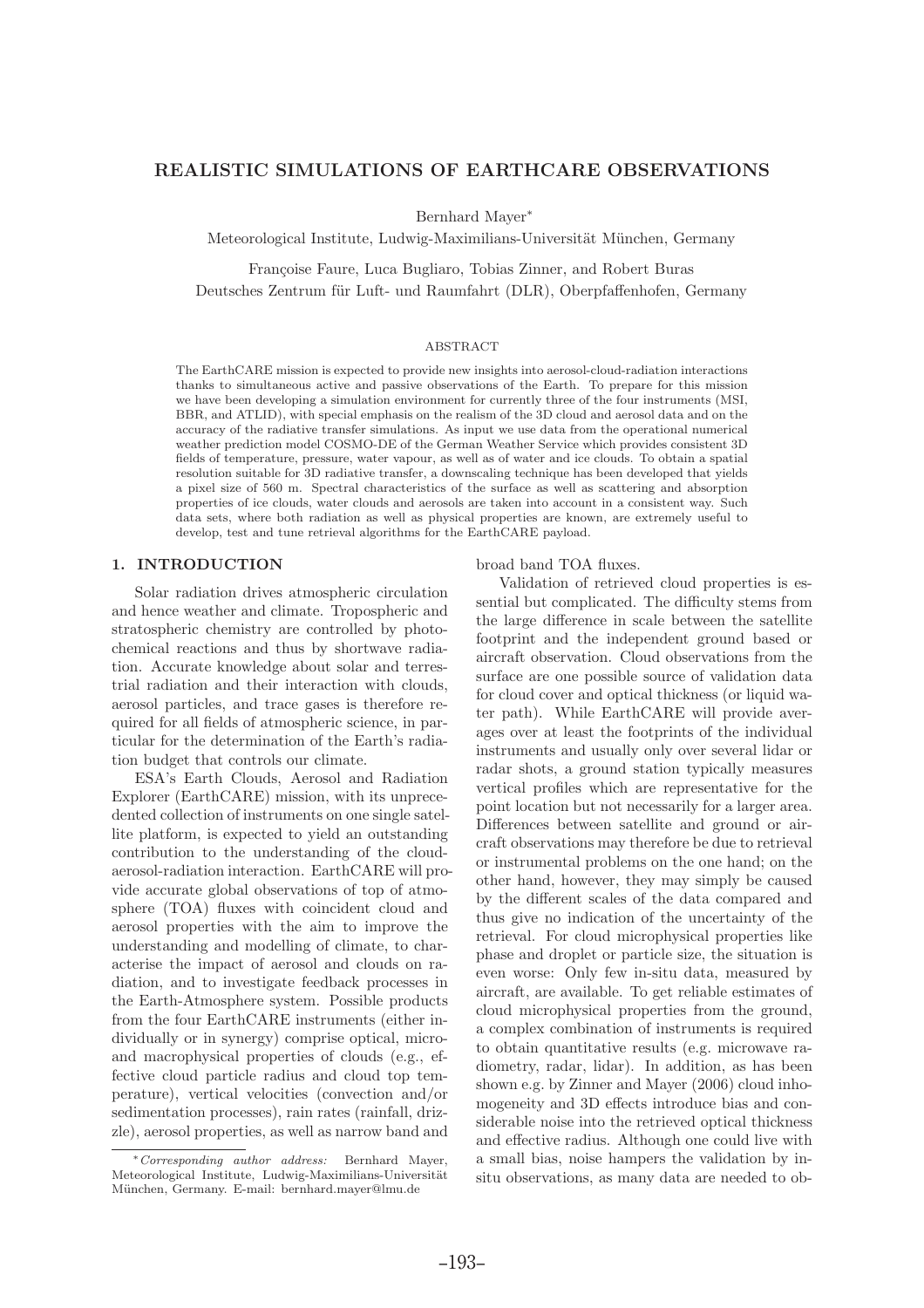tain a statistically significant result which is often prevented e.g. by the rarity of satellite overpasses over validation sites.



Fig. 1. False color composites of (top) a real MSG observation over central Europe, August 12, 2004, noon; (middle) a simulated MSG observation based on the output of a forecast by the German Weather Service (DWD) COSMO model at 7 km resolution; (bottom) a simulated MSG observation based on ECMWF reanalysis data. All data were processed by the same false color algorithm which uses the channels at 0.6  $\mu$ m, 1.6  $\mu$ m, and 10.8  $\mu$ m.

Thus, we propose an alternative approach for validation and retrieval testing to complement the "traditional" methods: Starting from known cloud and aerosol distributions the satellite observation is simulated to produce datasets where radiation as well as cloud properties are fully known (in contrast to using satellite observations alone where only the radiances are available and the accuracy of the derived cloud information cannot be assessed because the real cloud properties are not

known). On this basis, retrieval algorithms can be tested and tuned, by comparing the retrieved properties with the initial cloud properties. For such studies it is mandatory to use as-realisticas-possible input data sets because otherwise the performance of the retrieval under real-world conditions is not properly assessed. Here we show consistent, accurate and bias-free 3D simulations of three of the four EarthCARE instruments MSI, BBR and ATLID. These simulations are based on the output of the numerical weather prediction model COSMO for the area of Germany and take into account all known characteristics of the Earth-CARE payload. This work is based on many years experience with 3D radiative transfer and with the generation of realistic cloud and aerosol data.

An application of this method is presented in Figure 1 which compares a real MSG/SEVIRI (Meteosat Second Generation, Spinning Enhanced Visible and InfraRed Imager) observation (top), a simulated MSG observation based on the output of the COSMO model of the German Weather Service (middle), and a simulated observation based on ECMWF data (bottom) for the same date and time. The false color algorithm combines solar and thermal channels in a way to enhance differences between different cloud types: low clouds appear yellowish, middle level clouds white, and high, cold clouds blueish. That way the human eye can easily discern between cloud types. In this example, the general structures agree well between the weather forecast models and the observation. However, the representation of clouds and its interaction with radiation could be improved: Concerning the COSMO simulation, the low clouds are in reasonable agreement, while the model produces much more (or thicker) cirrus clouds and the mid-level clouds are basically missing completely. The reason for the missing mid-level clouds is that the model liquid and ice water content is mainly contained in precipitation (rain and snow) which has consequences for the interaction with radiation: For a given liquid water content, many small droplets scatter solar radition much more efficiently than few large droplets for which reason the rain droplets are not visible in the image. Concerning the ECMWF model, low-level clouds are comparable to the satellite observation and also for cirrus clouds a better agreement between model and observation is found. This example illustrates that simulated satellite data can be used to validate satellite retrievals on the one hand, but also to validate model results on the other hand. With the latter we follow the same philosophy as in data assimilation: Rather than comparing derived products where all kinds of a-priori assumptions went into the retrieval we can directly compare radiances and thus make the best possible use of the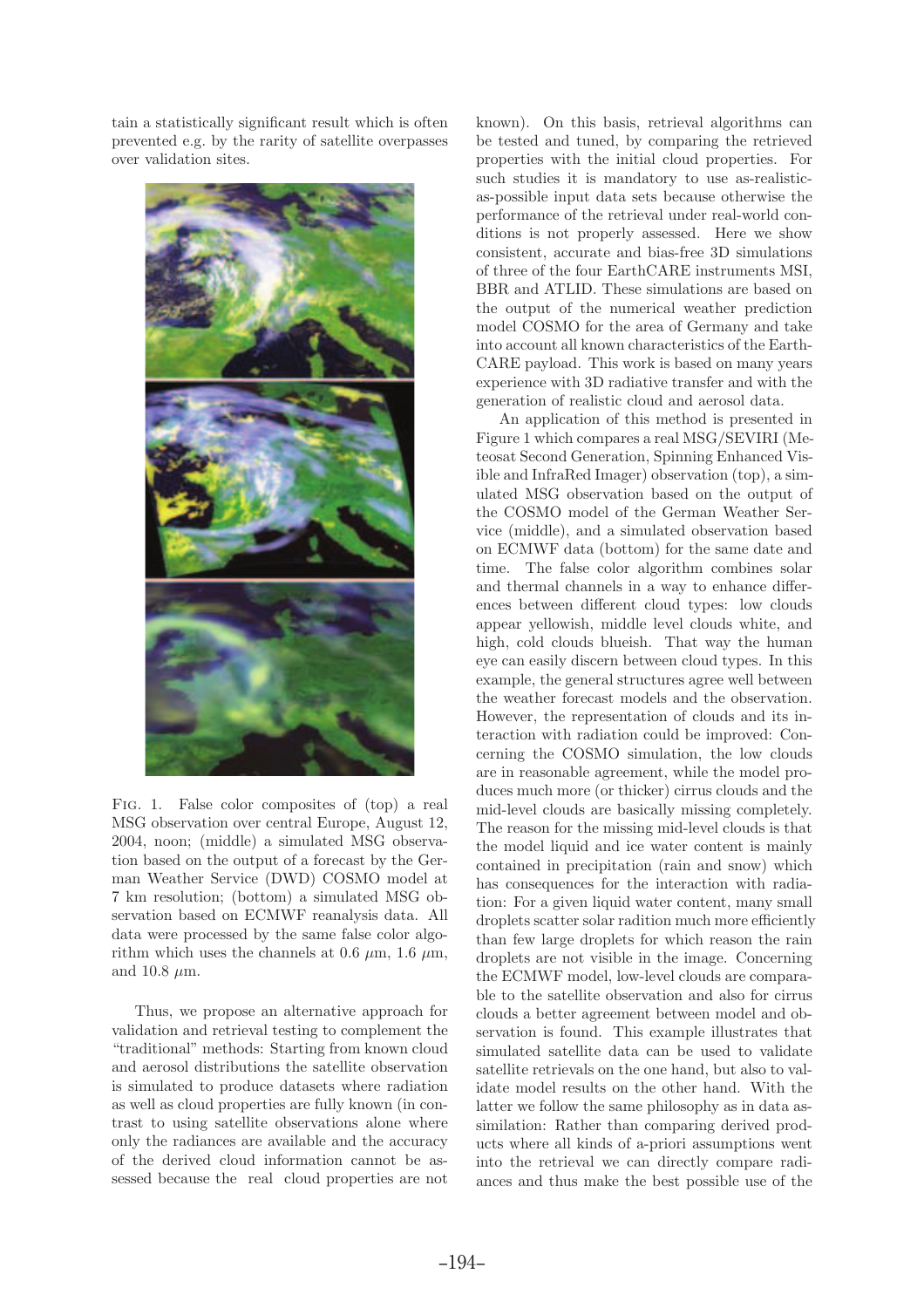satellite data.

Similar comparisons have been done previously, using the thermal infrared channels of Meteosat or MSG only. For instance, the thermal radiances are calculated operationally in the COSMO model using the fast RTTOV radiative transfer code. As the example above illustrates, one can gain much more information if the visible and near-infrared channels are also taken into account. While already moderately thick cirrus clouds are opaque to thermal infrared radiation, solar radiation penetrates much deeper and gives a better insight into lower cloud levels and their interaction with radiation.

# 2. Cloud Model

For the generation of realistic cloud fields over regions as large as to encompass a considerable variability of cloud as well as surface properties the output of the COSMO-DE model of the German Weather Service has been used. It is a highresolution non-hydrostatic Model (Steppeler et al. 1997) with a horizontal mesh size of 2.8 km on a 421 x 461 horizontal grid. The model domain encompasses the area of Germany plus some surroundings. COSMO uses generalised terrain following vertical coordinates which divide the atmosphere into 50 layers from the surface up to 21 km. The prognostic model variables are the wind vector, temperature, pressure perturbation, specific humidity, cloud liquid and ice water, rain and snow water. The model physics includes a level-2 turbulence parameterisation, a delta-twostream radiation scheme, and a multi-layer soil model. The model contains a grid-scale cloud and precipitation scheme as well as a parameterisation of moist convection (Tiedtke 1989).

For our radiative transfer simulations we use vertical profiles of pressure, temperature, specific humidity, cloud liquid water and cloud ice together with surface skin temperature, orography, and the land-sea mask. As an example for the EarthCARE simulation we selected July 3, 2008, 12:00 UTC, where an extended cirrus cloud on top of water clouds or cloud-free regions is present over Germany, in order to address some of the most delicate retrieval situations (thin cirrus, multi-layer clouds).

As the COSMO model, like all weather models, does not provide information on scales below a few kilometres, statistical downscaling is applied as a possibility to merge the potential of weather models to provide realistic large scale cloud structures in three dimensions and the potential of statistical models to generate realistic small scale variability at the  $(\sim 10{\text -}100 \text{ m})$  scale. Starting from the original horizontal resolution of 2.8 km, the resolution of the main output quantities of the COSMO is

increased by a factor of 5 to 560 m under the constraint that water content (liquid and ice) must not change on the original horizontal resolution (2.8 km). The core idea is that the Fourier spectrum of the water fields shall behave according to a -5/3 power law, as shown by various in-situ observations, e.g. (Davis et al. 1999). Thus, layer by layer the 5/3 Fourier power spectrum is forced on the sub COSMO resolution cloud fields while the total water content at the original COSMO resolution is conserved. The Fourier spectrum of the original COSMO fields is thus conserved on larger scales while it is forced towards a -5/3 power law at smaller scales (see Figure 2).



Fig. 2. Example of Fourier spectrum before (top) and after (bottom) resolution enhancement.

Once resolution has been enhanced, cloud microphysics needs to be associated to the cloud liquid and ice water fields because numerical weather prediction models as well as most other cloud models do not provide information about water droplet or ice particle size or numbers. For water clouds we use a parameterization of the effective radius  $r_{\text{eff}}$  [ $\mu$ m] as function of the liquid water content LWC  $\left[\frac{\text{kg}}{\text{m}^3}\right]$  provided by the model:

$$
r_{\text{eff}} = \left(0.75 * \left(\frac{\text{LWC}}{\pi * k * N * \rho}\right)\right)^{1/3} * 10^{-6} \quad (1)
$$

The droplet number density  $N\left[1/m^3\right]$  is determined by the number of cloud condensation nuclei; here we assumed a constant number density of 150 cm<sup>−</sup><sup>3</sup> . k is the ratio between the volumetric radius of droplets and their effective radius which is determined by the size distribution of the droplets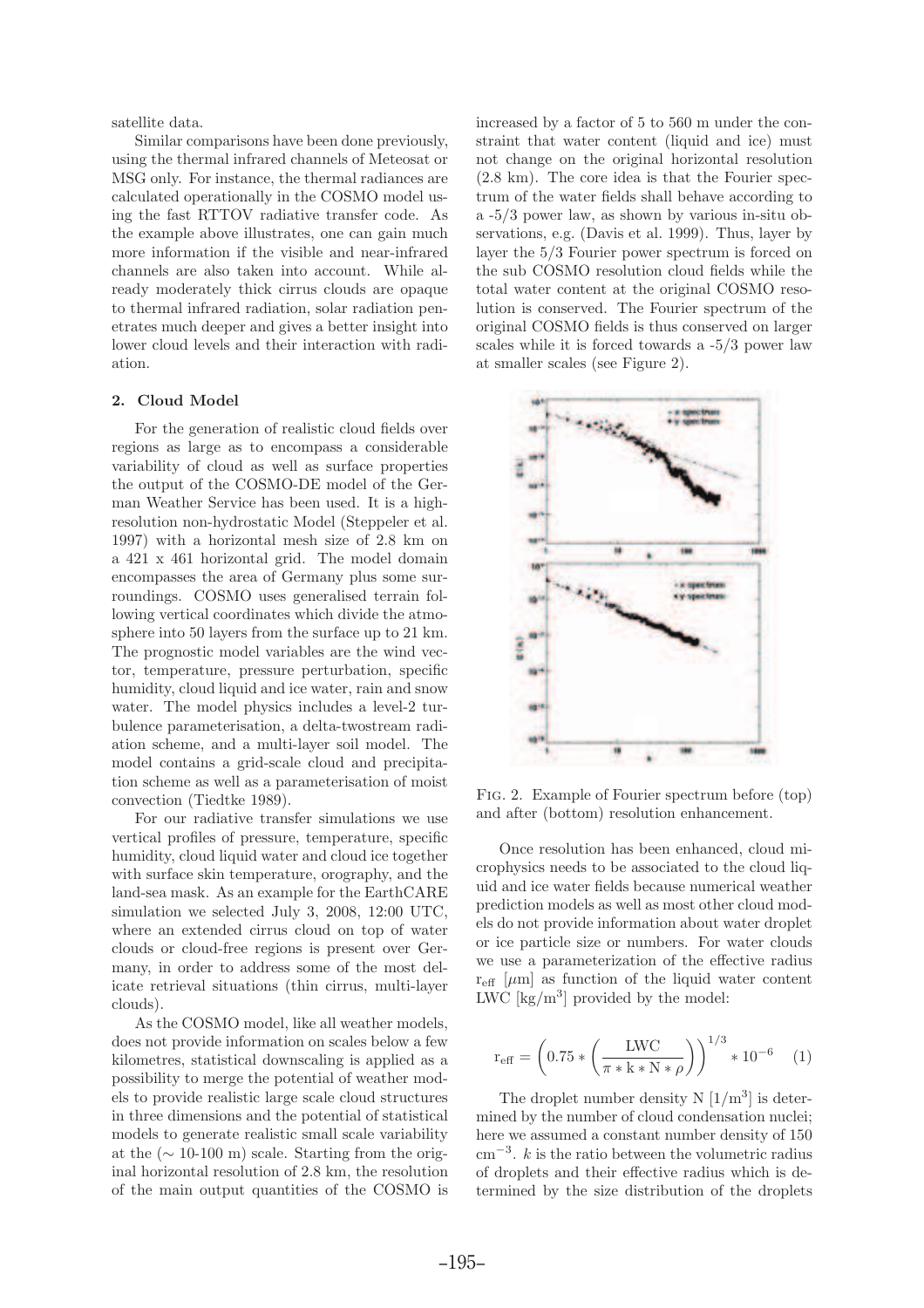(Schüller et al. 2003):  $k = r_v^3/r_{\text{eff}}^3$  varies between  $0.67\pm0.07$  for continental clouds and  $0.8\pm0.07$  for marine clouds according to Martin et al. (1994). Here we used a typical value of  $k = 0.75$ .  $\rho$  is the density of liquid water at  $4°C$  in kg/m<sup>3</sup>.

For ice clouds the parameterisation of randomly oriented hexagonal columns by Wyser and Ström (1998) and McFarquhar et al. (2003) is used which relates ice particle effective radius to ice water content and temperature. More complex relationships are easily introduced into the scheme.

## 3. Radiative Transfer Simulations

The libRadtran radiative transfer package has been jointly developed since beginning of the 1990s by Mayer and Kylling (2005) and more recently by Ulrich Hamann, Claudia Emde, and Robert Buras. libRadtran is freely available at

http://www.libradtran.org and has been used for many different purposes as documented by more than 150 peer-reviewed publications listed at the web page. Some of the most advanced options are not included in the free version but might be available on request, because we prefer to use those in collaboration with the users.

LibRadtran is a flexible and user-friendly package to address all kinds of radiation-related questions: to compute irradiances (fluxes), radiances (intensities), actinic fluxes, and heating rates over the complete solar and thermal spectral ranges (120 nm – 100  $\mu$ m). Different methods to solve the radiative transfer equation are implemented, ranging from simple two-stream approximations over the "standard" discrete coordinate code DIS-ORT by Stamnes et al. (1988), to a complex 3D radiative transfer solver MYSTIC (Mayer 2009; Emde and Mayer 2007) including inhomogeneous clouds, topography, polarization, and spherical geometry. Radiation quantities may be calculated at very high spectral resolution (line-by-line), at intermediate resolution (suited e.g., to simulate satellite instruments), and with some accurate kdistributions for integrated shortwave and longwave values. libRadtran has been validated in several model intercomparison campaigns, e.g. (Cahalan et al. 2005), and by direct comparison with observations, e.g. (Mayer et al. 1997; Bais et al. 2003). Particular attention has been laid on the detailed and most realistic representation of water and ice clouds in the model. Optical properties of water droplets are computed using Mie theory. Several parameterisations are available for ice clouds, including (Key et al. 2002; Yang et al. 2000), (Baum et al. 2005a,b, 2007), (Fu 1996; Fu et al. 1998). For the simulation of satellite radiances the parameterization by Baum is the method of choice because it includes the detailed scattering phase function in contrast to the other parame-

terizations which usually use a Henyey-Greenstein or double Henyey-Greenstein approximation. The optical properties by Baum are also used for the latest version (collection 5) of the MODIS ice cloud products MOD06 and MYD06.

Considerable effort has been spent to allow accurate representation of aerosol. Aerosols may be defined in different levels of complexity, starting from simply using a default set of profiles according to Shettle (1989), up to providing detailed description of optical properties, with many options to adjust e.g. the extinction profile, the optical thickness, the asymmetry parameter, etc. Also, the OPAC database (Hess et al. 1998) has recently been included which allows to define composition as well as size distribution of the aerosol particles. For the simulations in this paper we used the rural aerosol model by Shettle (1989) in the boundary layer, spring-summer conditions, a horizontal visibility of 50 km, and a background aerosol above 2 km. More complex aerosol including horizontal variability can be easily introduced into the simulation.

The most advanced solver of libRadtran is the 3D MYSTIC (Monte Carlo code for the physically correct tracing of photons in cloudy atmospheres) code by Mayer (2009); Emde and Mayer (2007). MYSTIC (which is not part of the free package) does not need any simplifying assumptions and serves as a benchmark for radiation in complex environments. It has been specifically developed to address inhomogeneous clouds which are one of our main research topics but also includes inhomogeneous surface albedo, BRDF, and topography. MYSTIC was one of the few codes solving all seven cases of the Intercomparison of 3D Radiation Codes, I3RC (Cahalan et al. 2005), and generally agreed within better than 1% with a small group of advanced codes. Figure 3 shows as an example for the numerical accuracy a comparison between MYSTIC and the 1D discrete ordinate solver DISORT by Stamnes et al. (1988) (switching between both requires only one statement in the libRadtran input file and thus it is guaranteed that both solvers use exactly the same optical properties as input). For cloudless as well as for 1D cloud cases both models agree within 0.1% or better. The noise is specific for the Monte Carlo method and could be further reduced by tracing more photons which, however, becomes quickly computationally very expensive since the uncertainty decreases only with the square root of the number of photons. The excellent agreement between the conceptionally very different methods suggests that both are very accurate. While this is of course only a test for a 1D, horizontally homogeneous atmosphere, a comparison with observations during a solar eclipse has demonstrated that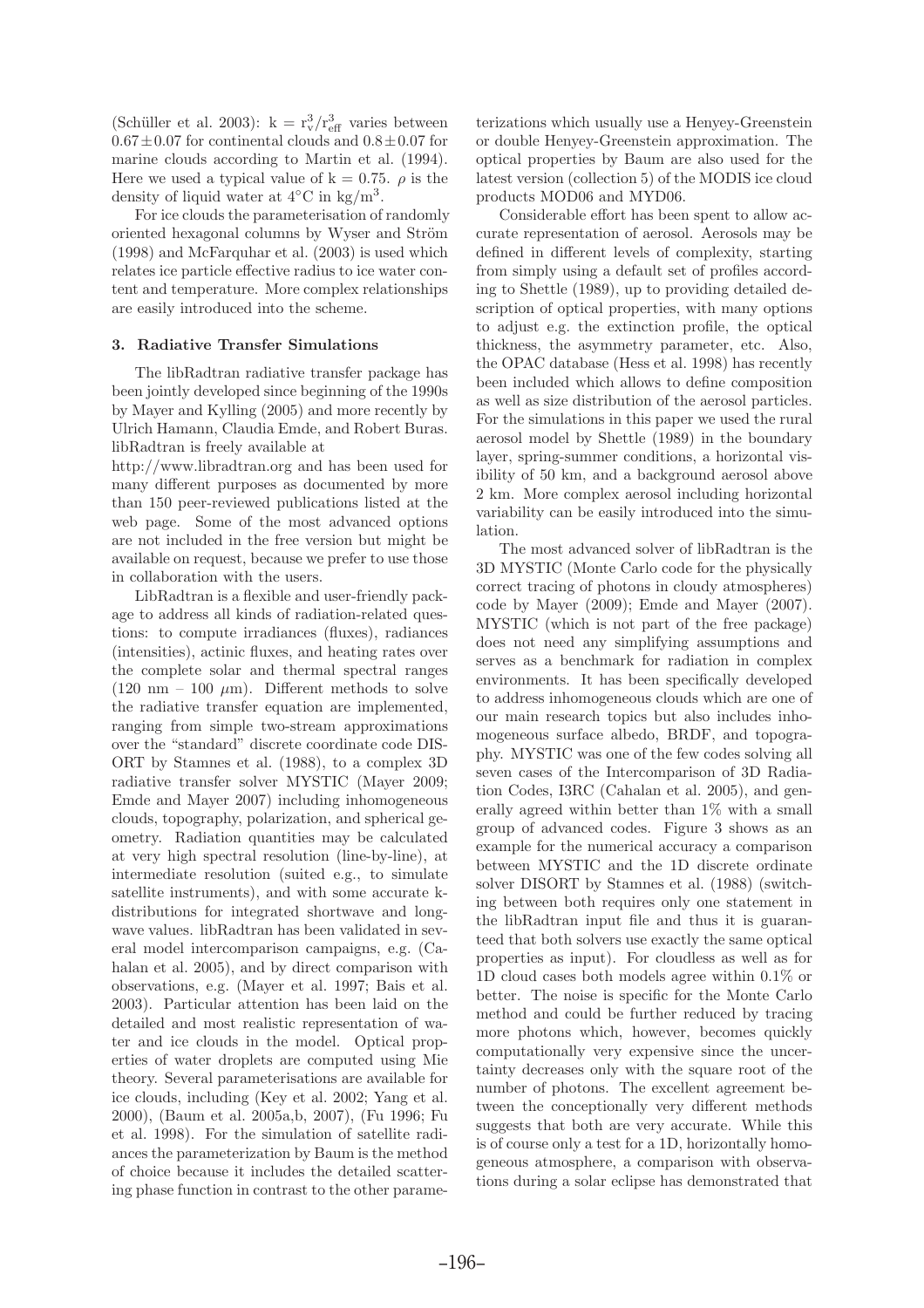

Fig. 3. Comparison between MYSTIC and DIS-ORT for a cloudless case (top) and a homogeneous cloud (bottom). Both plots show the ratio of the spectral surface irradiance calculated by both models.

also the 3D radiative transfer, in particular the horizontal photon transport, is simulated correctly (Emde and Mayer 2007).

Recently, various extensions to MYSTIC have been implemented: backward Monte Carlo (Emde and Mayer 2007), spherical geometry (allowing e.g., simulations for low sun and in limb geometry), polarisation (publication in preparation), and lidar simulations including all orders of multiple scattering. Moreover, various advanced variance reduction techniques have been developed which are of particular importance for the lidar simulations. They are based on methods from Platt (1981); Marchuk et al. (1980); Noormohammadian (1996), but have been improved significantly. The variance reduction techniques have been validated thoroughly with MYSTIC simulations which did not include variance reduction and thus were very time-consuming, as well as with test cases such as the I3RC case 7. The advantage of the MYSTIC variance reduction implementation is that no approximations of the geometry of the photon path

were made such as commonly used by other codes in order to solve the problem of the extreme forward peak of cloud scattering phase functions. Any approximation would introduce at least a small bias to the solution. Thus, MYSTIC allows a biasfree yet reasonably fast calculation of satellite radiances and lidar returns including multiple scattering (although it has to be admitted that "reasonably fast" is of course still much slower than 1D solutions).

## 4. EarthCARE simulations

In this section an example for the EarthCARE simulations is shown and all the necessary details are explained. The general philosopy of libRadtran is to first convert atmospheric and cloud microphysical properties to optical properties which are then passed to the solver in a second step. The spectral transmittances and reflectivities are then post-processed to obtain absolutely calibrated satellite radiances (see Figure 4). That way it is guaranteed that a given input dataset yields consistent optical properties for all solvers and, in the following case, for all EarthCARE instruments. For this purpose we also use the same solver (MYS-TIC) for all calculations. Only details regarding the parameterization of atmospheric gas absorption may vary depending on the instrument, in particular the number and width of bands used in the k-distribution.

### 4.1. Multi-spectral imager (MSI)

The MSI instrument aboard EarthCARE is a seven channel imager with a swath of 150 km and a spatial resolution at nadir of 500 m. Its spectral bands reach from the visible to the near infrared to the thermal infrared. As the spectral response functions of the MSI instrument are not yet known, we "borrowed" the 0.6, 0.8, 1.6, and  $10.8 \ \mu m$  channels from MSG/SEVIRI. The simulations were done in the backward mode of MYSTIC because it easily allows the consideration of the variable viewing angle across the satellite track. Also, only those satellite pixels are calculated which are actually needed in contrast to a forward simulation where by definition all pixels in a scene are calculated, irrespectively if they are needed or not. Atmospheric gas absorption was parameterized by LOWTRAN (Pierluissi and Peng 1985) which uses an exponential sum fit with a resolution of 20 cm<sup>−</sup><sup>1</sup> . We adopted 15 spectral grid points to simulate each channel.

The underlying surface was described in terms of a Lambertian spectral albedo reconstructed from the MODIS BRDF product MCD43C3 (Schaaf et al. 2002) for the year 2008 and the Julian day 177 for the area corresponding to the COSMO-DE re-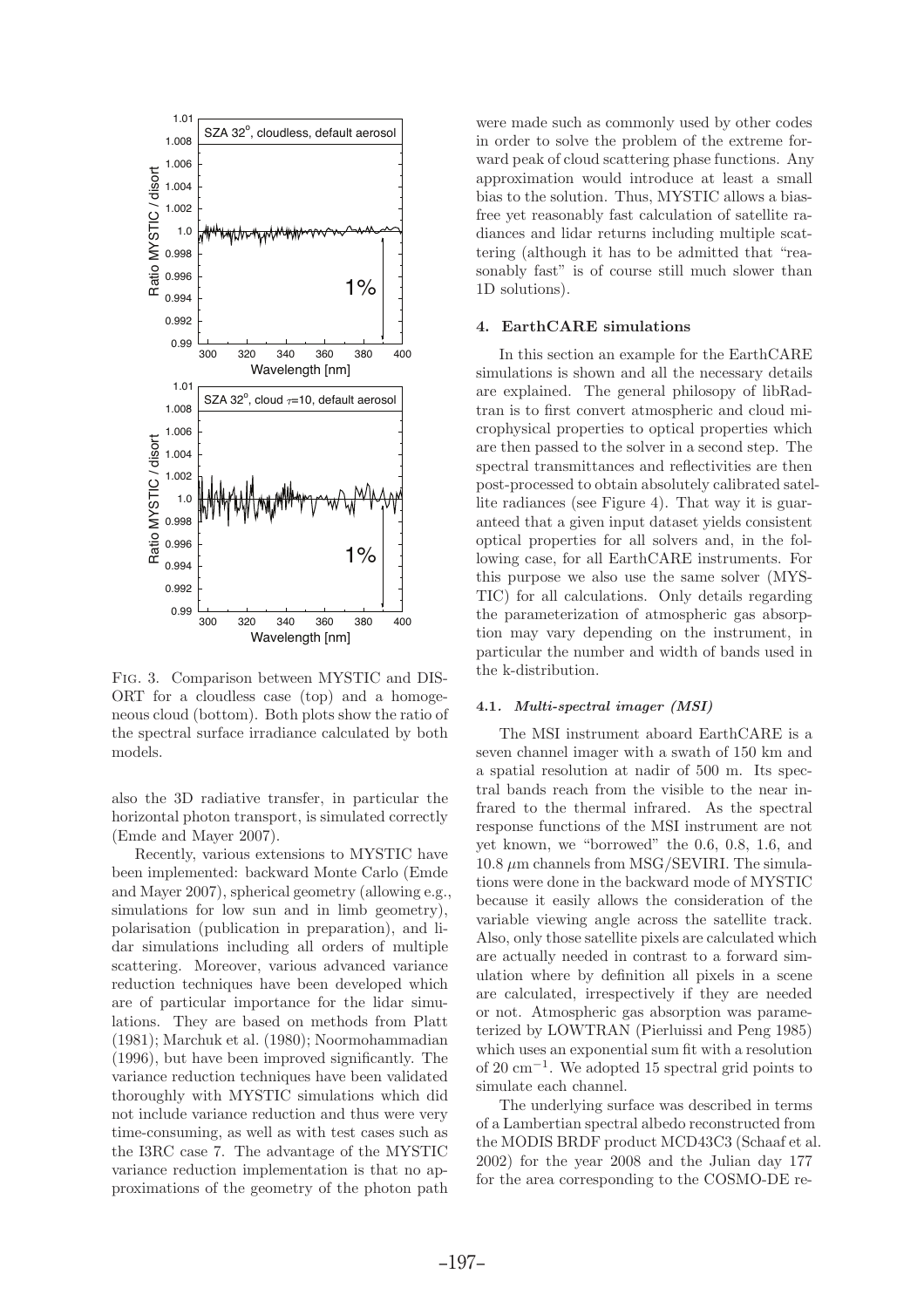

Fig. 4. libRadtran philosophy. First, atmospheric, surface, and cloud microphysical properties are converted to optical properties; these are passed to the radiative transfer solver (MYSTIC, disort, twostream, ...); post-processing includes multiplication with the extraterrestrial irradiance, weighting with filters, integrating over the spectrum, converting to brightness temperature, etc.

gion and the corresponding three solar MODIS bands (1, 2 and 6). For the 10.8  $\mu$ m thermal channel emissivity has been taken from collocated pixels of the UW-Madison Baseline Fit Emissivity Database (Seemann et al. 2008) for July.

The solar zenith angle was 29.75<sup>°</sup> (assumed constant since the variation is small within the selected scene). Satellite zenith angles vary across track from approximately -10 $\degree$  to 10 $\degree$  for the swath width of 150 km.

Figure 5 shows a false colour composite built using the 0.6, 0.8, and the inverted 10.8  $\mu$ m channels. The simulated image represents the cloud scene on July 3, 2008 at 12:00 UTC as the MSI instrument would see it. In the false color composite thin cirrus clouds appear violet-blueish, while low water clouds are white. Notice the structure of the surface albedo as well as the shadows northwards of the clouds. Furthermore, the cirrocumulus structures produce by the resolution enhancement procedure is also clearly visible.

## 4.2. Broadband radiometer (BBR)

The Broad Band Radiometer measures TOA radiances in two wavebands from three along track views (forward, aft and nadir, i.e.,  $\pm 55^{\circ}$ , 0°). These radiances are filtered by the spectral response of the instrument. Since they are not known yet, an idealised step function has been assumed used to simulate the two spectral bands: the shortwave one from 200 nm to 4  $\mu$ m, and the total one from  $200 \text{ nm}$  to  $100 \mu \text{m}$ . Again, the backward MYSTIC radiative transfer solver has been selected because only few pixels in a scene are actually needed due to the limited spatial coverage of the BBR. Atmospheric gas absorption for integrated solar and thermal irradiance has been parameterized according to Fu and Liou (1992). All other conditions were treated identically to the MSI.

### 4.3. Lidar (ATLID)

The High Spectral Resolution Lidar (HSRL) aboard the EarthCARE satellite will be able to distinguish between Rayleigh and Mie backscatter. The MYSTIC Lidar simulator can also simulate in HSRL mode for an ideal HSLR instrument (cross-talk between the Rayleigh and Mie channels has not yet been included). Flight altitude as well as opening angle of ATLID are correctly considered. Atmospheric gas absorption stems again from LOWTRAN. With help of the variance reduction techniques described above the Lidar simulator in MYSTIC can calculate the Lidar signal for the EarthCARE satellite within few minutes to about 1% accuracy, including all orders of multiple scattering and providing also the Jacobian needed for retrieval algorithms. Figure 6 shows a simulation of the Lidar signals measured by EarthCARE passing above the cloud scene defined in Section 2. This simulation with a very high signal-to-noise ratio consists of 2741 Lidar shots with each 209 range bins and took about 10 hours.

### Acknowledgments.

libRadtran development is currently supported by ESA project ESASLight, ESTEC contract AO/1- 5433/07/NL/HE. Thanks also to Ulrich Hamann for the calculations using ECMWF data.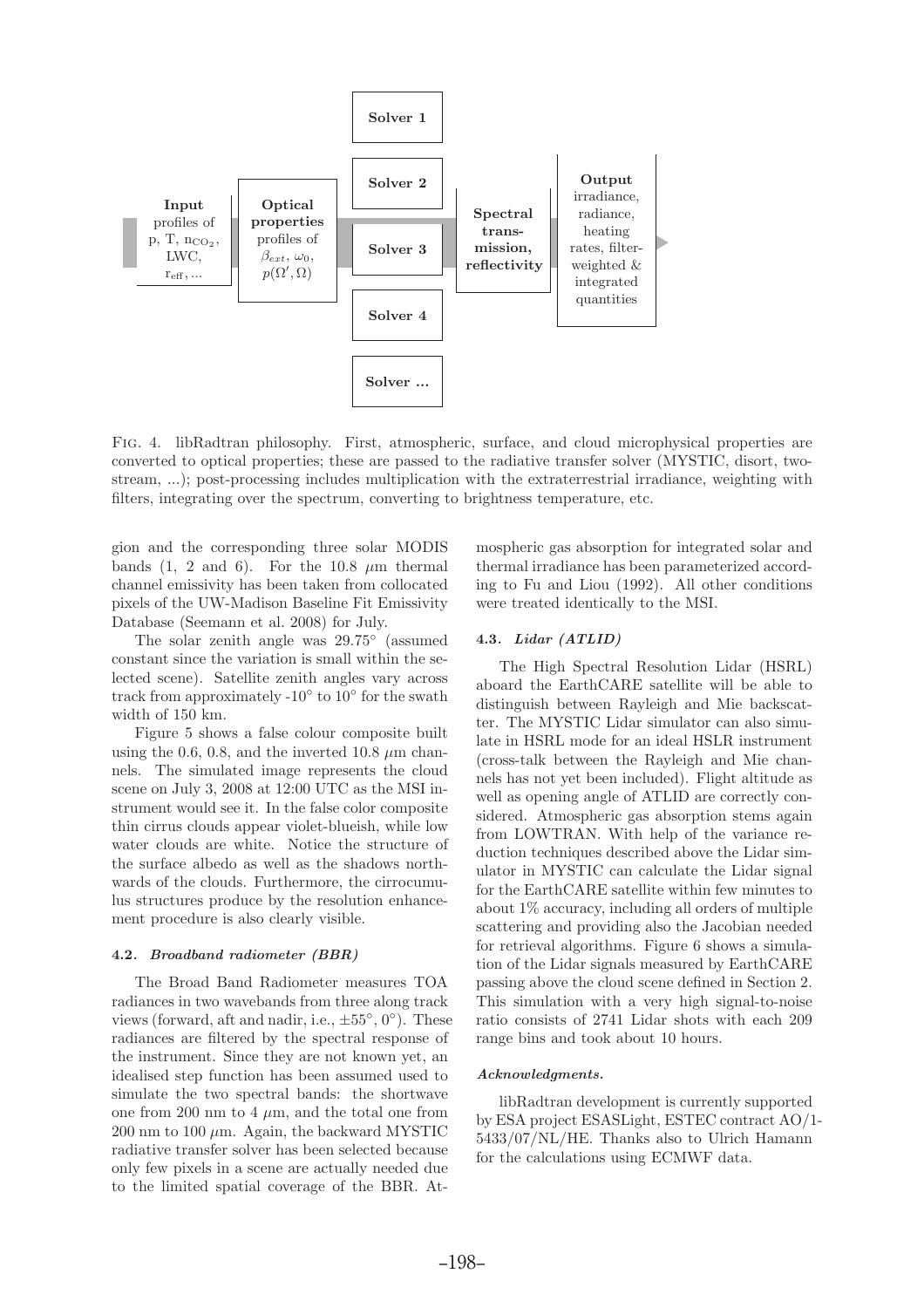

Fig. 5. Simulated MSI false colour composite using the 0.6, 0.8, and the inverted 10.8  $\mu$ m channels.

### REFERENCES

- Bais, A., et al., 2003: International Photolysis Frequency Measurement and Model Intercomparison (IPMMI): Spectral actinic solar flux measurements and modeling. Journal of Geophysical Research, 108 (D16), doi:10.1029/2002JD002891.
- Baum, B., A. Heymsfield, P. Yang, and S. Bedka, 2005a: Bulk scattering models for the remote sensing of ice clouds. part 1: Microphysical data and models. J. of Applied Meteorology, 44, 1885–1895.
- Baum, B., P. Yang, A. Heymsfield, S. Platnick, M. King, Y.-X. Hu, and S. Bedka, 2005b: Bulk scattering models for the remote sensing of ice clouds. part 2: Narrowband models. J. of Applied Meteorology, 44, 1896–1911.



Fig. 6. Simulated ATLID total signal (top) and Rayleigh signal (bottom).

- Baum, B., P. Yang, S. Nasiri, A. Heidinger, A. Heymsfield, and J. Li, 2007: Bulk scattering properties for the remote sensing of ice clouds. part 3: High resolution spectral models from 100 to 3250 cm-1. J. of Applied Meteorology,  $46$ , 423–434.
- Cahalan, R., et al., 2005: The International Intercomparison of 3D Radiation Codes (I3RC): Bringing together the most advanced radiative transfer tools for cloudy atmospheres. Bulletin of the American Meteorological Society, 86 (9), 1275–1293.
- Davis, A., A. Marshak, H. Gerber, and W. Wiscombe, 1999: Horizontal structure of marine boundary layer clouds from centimeter to kilometer scales. Journal of Geophysical Research, 104 (D6), 6123–6144.
- Emde, C. and B. Mayer, 2007: Simulation of solar radiation during a total solar eclipse: A challenge for radiative transfer. Atmos. Chem. Phys., 7, 2259–2270.
- Fu, Q., 1996: An accurate parameterization of the solar radiative properties of cirrus clouds in climate models. Journal of Climate, 9, 2058–2082.
- Fu, Q. and K. Liou, 1992: On the correlated k-distribution method for radiative transfer in nonhomogeneous atmospheres. Journal of the Atmospheric Sciences, 49, 2139–2156.
- Fu, Q., P. Yang, and W. Sun, 1998: An accurate parameterization of the infrared radiative prop-